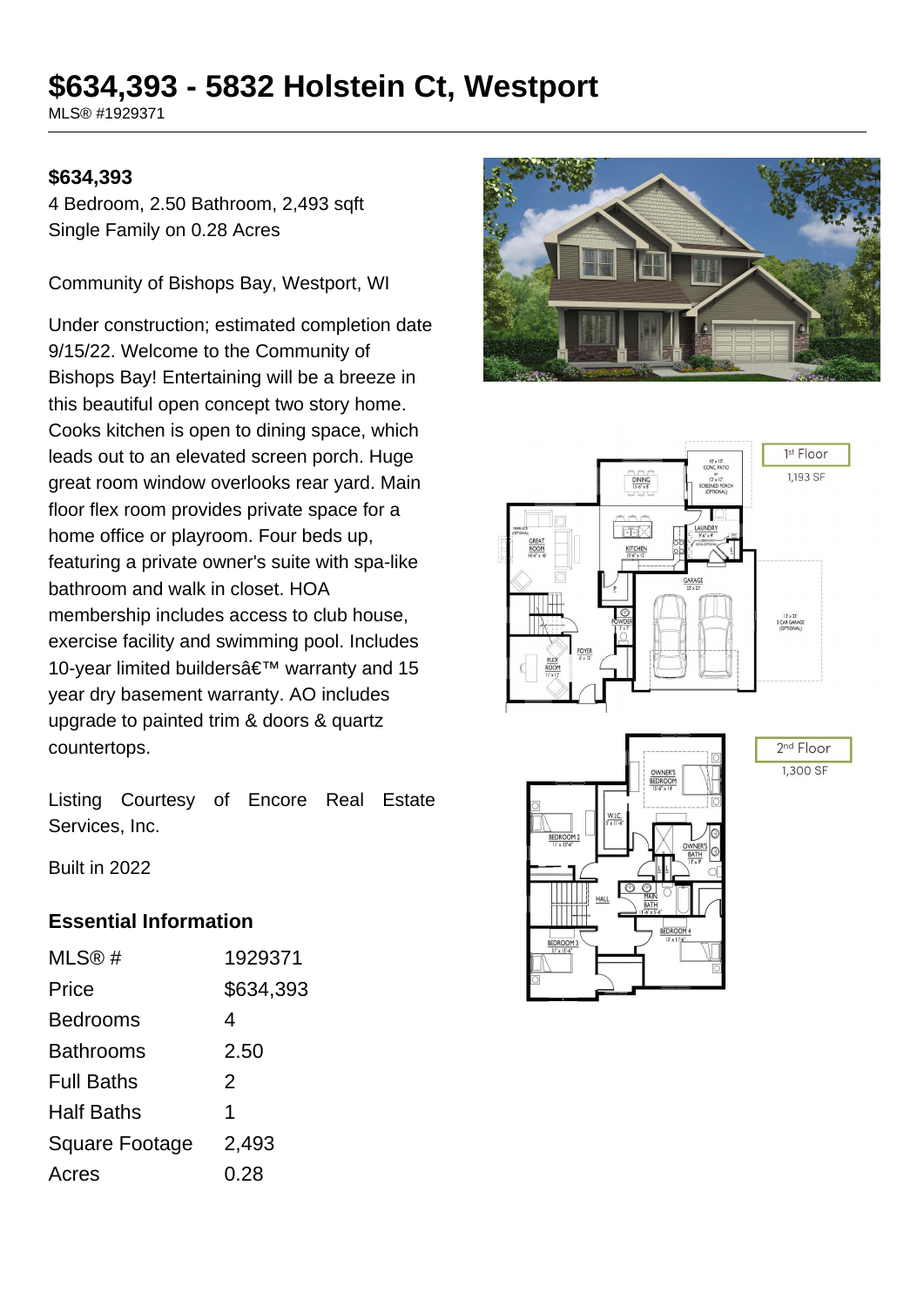| <b>Year Built</b>      | 2022                 |
|------------------------|----------------------|
| <b>Type</b>            | <b>Single Family</b> |
| Sub-Type               | <b>Single Family</b> |
| <b>Style</b>           | Contemporary         |
| <b>Status</b>          | Offer-Show           |
| <b>Detailed Status</b> | Offer-Show           |
| <b>Net Taxes</b>       | \$2                  |
| <b>Tax Year</b>        | 2021                 |

# **Community Information**

| Address      | 5832 Holstein Ct         |
|--------------|--------------------------|
| Area         | <b>WESTPORT - T</b>      |
| Subdivision  | Community of Bishops Bay |
| City         | Westport                 |
| County       | Dane                     |
| <b>State</b> | WI                       |
| Zip Code     | 53597                    |

## **Amenities**

| # of Garages |                         |
|--------------|-------------------------|
| Garages      | 2 car, Attached, Opener |

#### **Interior**

| <b>Interior Features</b> | Wood or sim. wood floor, Walk-in closet(s), Great room, Water softener<br>inc, At Least 1 tub |
|--------------------------|-----------------------------------------------------------------------------------------------|
| Cooling                  | Forced air, Central air                                                                       |
| Fireplace                | Yes                                                                                           |
| <b>Fireplaces</b>        | Gas burning, 1 fireplace                                                                      |
| # of Stories             |                                                                                               |

#### **Exterior**

|  | Stone, Engineered Wood |
|--|------------------------|

# **School Information**

| <b>District</b> | Waunakee                    |
|-----------------|-----------------------------|
| Elementary      | <b>Call School District</b> |
| Middle          | Waunakee                    |
| High            | Waunakee                    |

### **Additional Information**